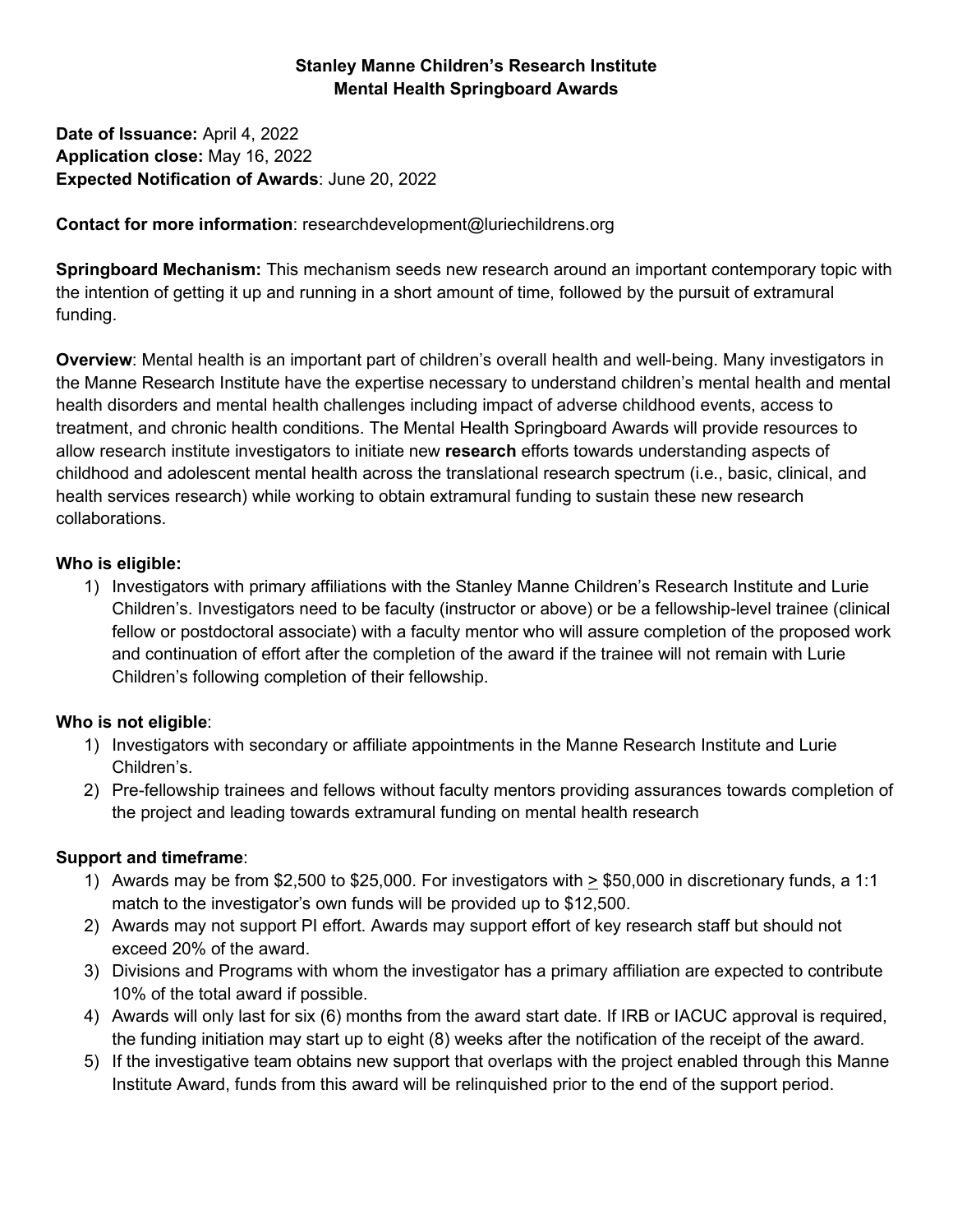#### **Format:**

- Each application should be no longer than 2 pages not including references (single-spaced, 11-point font, 0.5-inch margins).
- Preliminary data are not required but may be included in an appendix that does not count towards the page limits.

Key components within the page limits should include:

- 1) Statement of central question, objective, goals, aims, and hypothesis (where applicable)
- 2) Statement of importance and specific relevance to mental health
- 3) Innovation and novelty that distinguishes the proposal from other known or expected mental health research efforts
- 4) Approach to the problem
- 5) As relevant, the complementarity of the proposal with other mental health-focused research at the Manne Research Institute, Lurie Children's, and/or Northwestern
- 6) Key resources and collaborative team available for quick start and feasibility
- 7) Expected future funding opportunities

### **Submission Protocol:**

- *1) Please submit applications in pdf format directly to Research Development [\(researchdevelopment@luriechildrens.org\)](mailto:bapikosbennett@luriechildrens.org) with the subject line "Manne Research Institute Mental Health Springboard Award".*
- 2) Please complete the brief budget page (attached) with your application. This page does NOT count towards page limits.

## **Reporting requirements:**

- 1) Funded collaborative teams will be required to participate in monthly touch-base conferences with other teams, to share progress and promote interactions among funded investigators.
- 2) All funded teams will be expected to provide a final report within eight (8) weeks of completion of the funding period
- 3) All funded teams will be expected to acknowledge funding from Stanley Manne Children's Research Institute in presentations and publications.
- 4) All funded teams will be expected to provide information about additional funding obtained as related to the Mental Health Springboard Awards.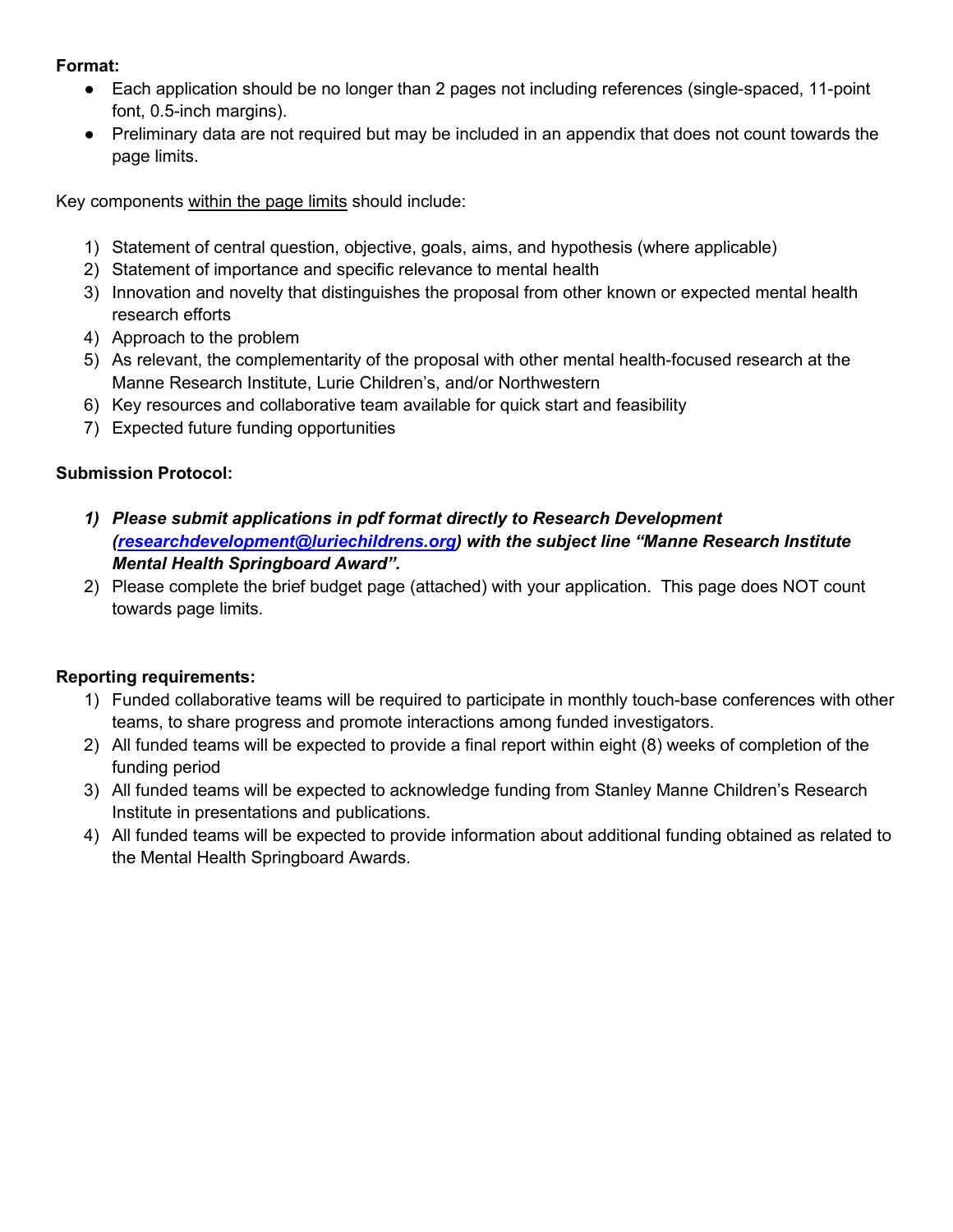#### **BUDGET AND APPROVALS FORM PI Name: Date:**

**Personnel (please indicate all personnel regardless of funding support through this mechanism)**

| <b>Personnel</b> | <b>Role</b> | <b>Effort on Project</b> | <b>Funded Effort</b> | <b>Amount of</b><br>Support (\$) |
|------------------|-------------|--------------------------|----------------------|----------------------------------|
|                  |             |                          |                      |                                  |
|                  |             |                          |                      |                                  |
|                  |             |                          |                      |                                  |
|                  |             |                          |                      |                                  |
|                  |             |                          |                      |                                  |

**Supplies** (do not need to produce itemized lists and individual costs)

| <b>Overall Supply<br/>Budget</b> | <b>General Justification</b> |
|----------------------------------|------------------------------|
|                                  |                              |

**Services** (do not need to produce itemized lists and individual costs)

| <b>Overall Service</b><br><b>Budget</b> | <b>General Justification</b> |
|-----------------------------------------|------------------------------|
|                                         |                              |

**Other** (may not include travel, meetings, publications)

| Overall Other Budget   General Justification |  |
|----------------------------------------------|--|
|                                              |  |

*Continued on next page*